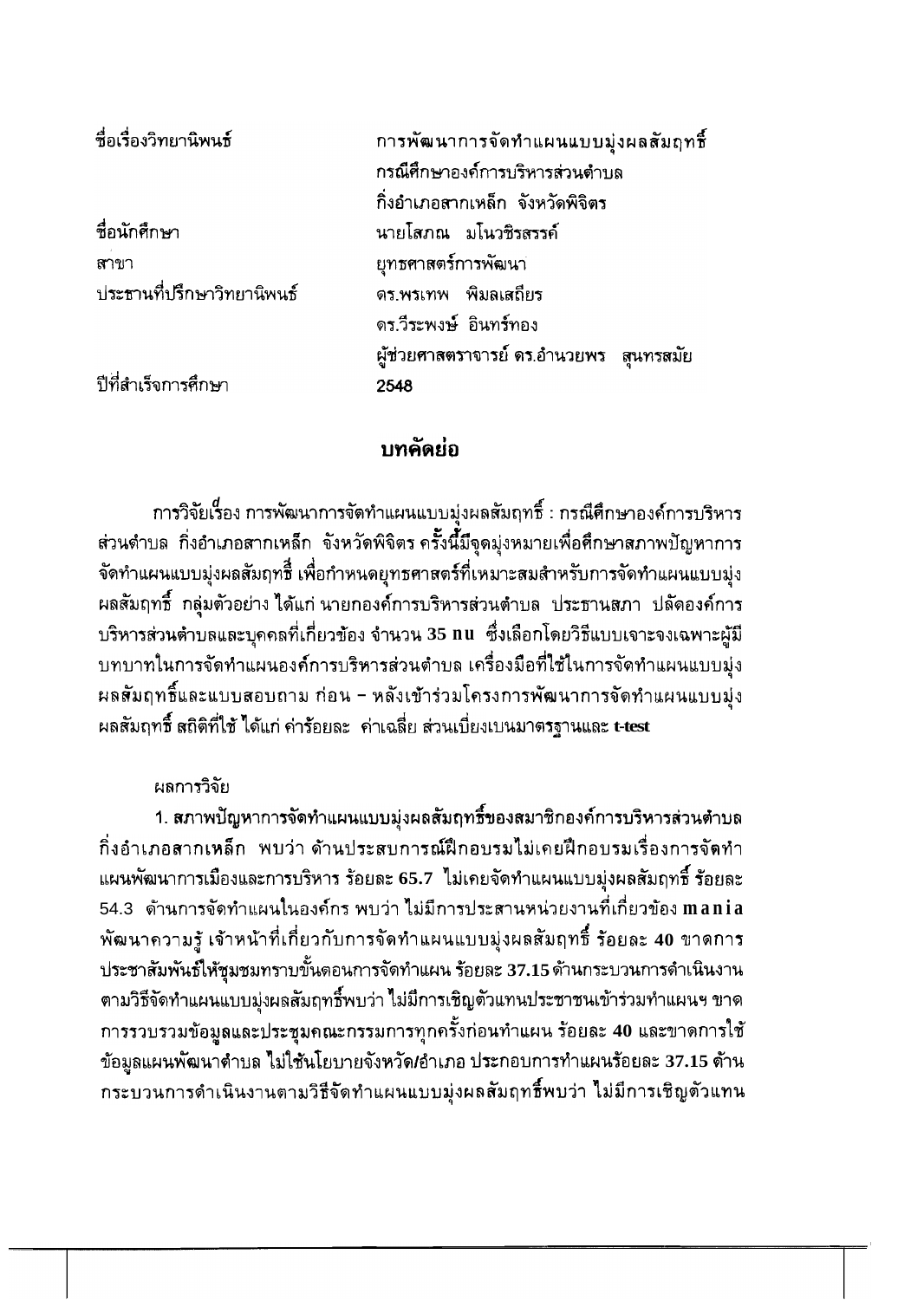ประชาชนเข้าร่วมทำแผนฯ ขาดการรวบรวมข้อมูลและประชุมคณะกรรมการทุกครั้งก่อนทำแผน ร้อยละ 40 และขาดการใช้ข้อมูลแผนพัฒนาตำบล ไม่ใช้นโยบายจังหวัด / อำเภอ ประกอบการ ทำแผนร้อยละ 37.15 และพบว่าร้อยละ 28.57 ของแผนงานโครงการไม่ผ่านการพิจารณาตาม แบบแผนของคณะกรรมการประสานแผนท้องถิ่น ได้กลุ่มตัวอย่างจากผู้ที่ขาดประสบการณ์ ้ฝึกอบรมเรื่องการจัดทำแผนแบบมุ่งผลสัมฤทธิ์ ขาดประสบการณ์การจัดทำแผนแบบมุ่ง ้ผลสัมฤทธิ์และมีประสบการณ์จัดทำแผนที่ไม่ถูกต้อง จำนวน 35 คน ได้มาโดยการเลือกแบบ เจาะจงและทำการทดสอบความรู้ ความเข้าใจ การรับรู้บทบาทในการจัดทำแผน

2. ผลการเปรียบเทียบหลังจากเข้ารับการพัฒนาการจัดทำแผนแบบมุ่งผลสัมฤทธิ์

่ 2.1 ผู้เข้าร่วมการพัฒนาการจัดทำแผนแบบมุ่งผลสัมฤทธิ์มีความรู้ ความเข้าใจ ูเพิ่มขึ้นจากก่อนการเข้ารับการพัฒนาอย่างมีนัยสำคัญทางสถิติที่ระดับ 0.01

่ 2.2 ผู้เข้าร่วมการพัฒนาการจัดทำแผนแบบมุ่งผลสัมฤทธิ์ มีการรับรู้บทบาทในการ วางแผนพัฒนาองค์การบริหารส่วนตำบล ไม่แตกต่างจากก่อนเข้ารับการพัฒนา

2.3 ผู้เข้ารับการพัฒนาการจัดทำแผนแบบมุ่งผลสัมฤทธิ์ สามารถปฏิบัติตามกลวิธีที่ ใช้ในการจัดทำแผนพัฒนาฯ เพิ่มขึ้นจากก่อนการพัฒนาฯ อย่างมีนัยสำคัญทางสถิติที่ระดับ 0.01

2.4 ผู้เข้ารับการพัฒนาการจัดทำแผนแบบมุ่งผลสัมฤทธิ์ สามารถจัดทำแผนพัฒนาฯ ได้อย่างมีประสิทธิภาพเพิ่มขึ้นจากก่อนการพัฒนาฯ อย่างมีนัยสำคัญทางสถิติที่ระดับ 0.01

3. รูปแบบที่เหมาะสมในการพัฒนารูปแบบการจัดทำแผนแบบมุ่งผลสัมฤทธิ์ของ ้องค์การบริหารส่วนตำบล กิ่งอำเภอสากเหล็ก จังหวัดพิจิตรคือการอบรมเชิงปฏิบัติการเพิ่ม ทักษะการจัดทำแผนแบบมุ่งผลสัมฤทธิ์

4. สมาชิกองค์การบริหารส่วนตำบล กิ่งอำเภอสากเหล็ก จังหวัดพิจิตร ที่เข้ารับการ ้อบรมเชิงปฏิบัติการสามารถจัดทำแผนแบบมุ่งผลสัมฤทธิ์ได้มากยิ่งขึ้น ซึ่งมีความแตกต่างกัน ่อย่างมีนัยสำคัญทางสถิติที่ระดับ 0.01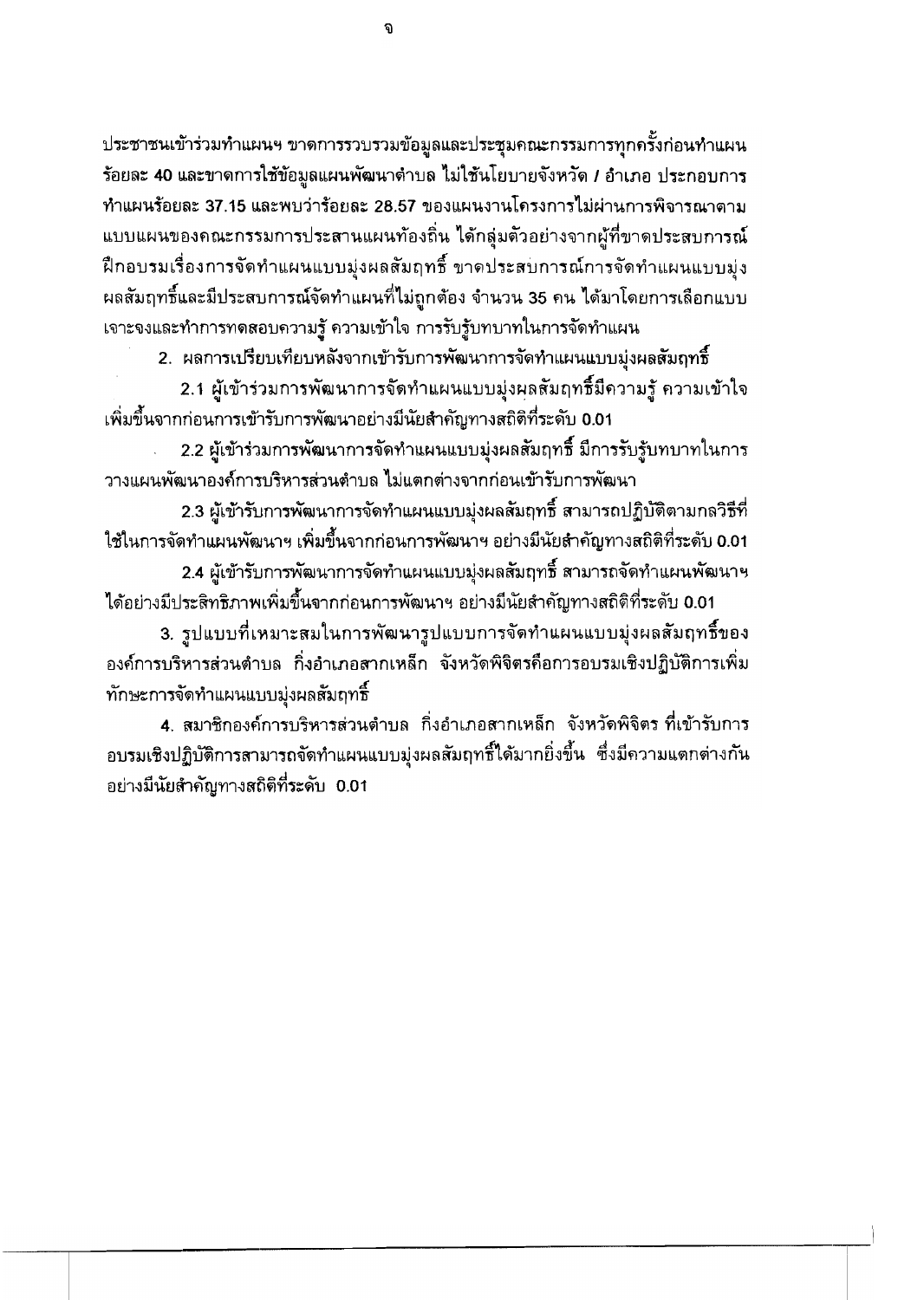| Title         | THE DEVELOPMENT OF RESULT BASED PLAN A CASE     |
|---------------|-------------------------------------------------|
|               | STUDY: SAK - LEK SUBDISTRICT ADMINISTRATIVE     |
|               | ORGANIZATION IN PHICHIT PROVINCE                |
| <b>Author</b> | Mr. Sopon Manovachirasun                        |
| Advisors      | Dr.Pomthap Phimonsathain                        |
|               | Dr. Werapong Inthong                            |
|               | Assistant Professor Dr. Amnuayporn Sonntomsamai |
| Field         | <b>Development Strategy</b>                     |
| Year          | 2005                                            |

## **ABSTRACT**

This research aims to study the problems within the existing strategic resultbased planning in Sak-lek SubDistrict Administrative Organization to develop appropriate strategic planning. The samples of the study are 35 relevant personnel including the Head of the Subdistrict Administrative Organization, the Chairperson and the Deputy of the Subdistrict Administrive Organization. The samples are selected from the qualified persons who have played important roles in the Strategic Planning preparation. Pre-test and post-test Questionnaires are employed as tools for data gathering. The percentages, means, and standard deviations of the results and t-test for significance are used for the data analysis.

The findings reveal that:

1. The problems in developing the Strategic Result Based Plan are as follows.

1.1 On the aspect of training, about 65.7 percent of the relevant officers of the Sak-lek Subdistrict Administrative Organization have never attended any training **on** the administrative planning preparation. Some 54.3 percent of the officers reveal that they have never prepared any Strategic Result-Based Planning.

1.2 On the aspect of the Strategic Result-Based Planning preparation, the finding shows that the relevant sectors have never cooperated with one another in preparing the planning activities. Some 40 percent of the officers lack the knowledge to prepare the Strategic Result-Based Planning. Furthermore, some 37.15 percent of samples show lack of broadcasting capability to disseminate the planning results to the communities concerned.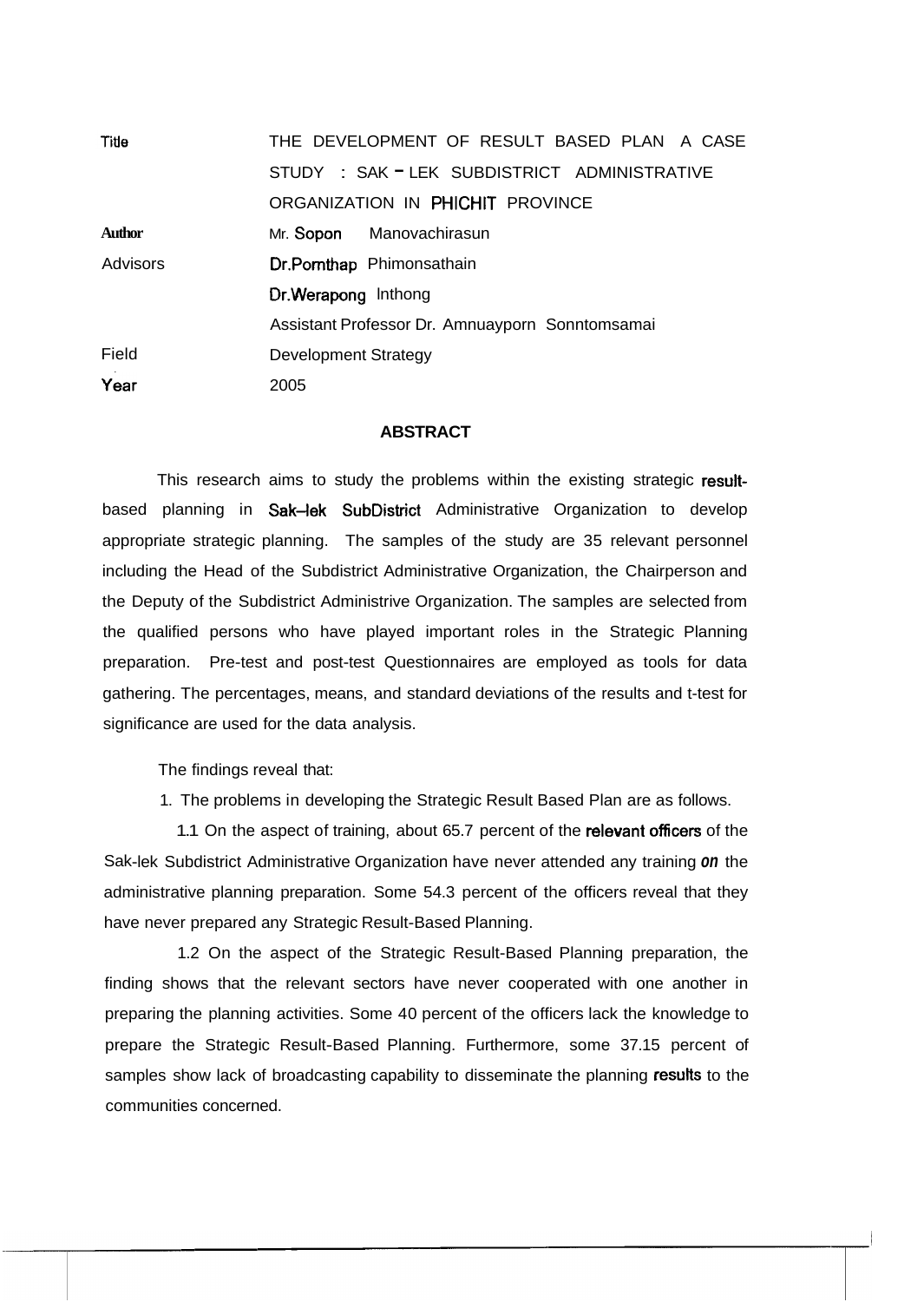1.3 On the aspect of implementation of the planning, the findings show that people participation during the planning preparation, as well as data gathering and meetings among the committee before the plan making, is lacking (in 40 percent of samples). The use of local data for preparation the Strategic Result-Based Planning for the sub district is largely ignored. The policy in the province and the district levels is not considered as guideline for making the strategic plan for local communities (among 37.15% of samples). And some 28.57 percent of the proposed plans are not approved by the committee set to integrate the plans for local communities. The samples of this study (35 cases) cite lack of training on preparing the Strategic Result-Based Planning and little experience in making the Plan as reasons of their poor performance. Because the chosen samples are taken for their relevant duties in plan preparation, their knowledge, understanding, and their role awareness on the plan preparation are necessarily tested.

2. The comparison of results (pre-test and post-test) of the sample's knowledge on the Strategic Result-Based Planning shows the following results.

2.1 The officers who participate in the training on the Strategic Result-Based Planning show better knowledge and understanding about it (significance at P<0.01).

2.2 The differences in the pre- and post-tests results for officers who participate in the training on the Strategic Result-Based Planning, however, do not show any statistical significance regarding the awareness of their roles in msking the Plan.

2.3 The officers who participate in the training can follow the methods used in the plan making better than those officers without training (statistical significance at  $P < 0.01$ ).

2.4 The officers who participate in the training on the strategic Result-Based Planning can make the development plan more efficiently compared to their capabilities as indicated by their pre-test results (statistical significance at PcO.01).

3. The most appropriate strategy to improve the quality of the Strategic Result-Based Planning for Sak-lek Sub district Administrative Organization, Phichit Province is a training for increasing the officers' skills **on** preparing the Strategic Result-Based Planning.

4. The officers of Sak-lek Administrative Organization Phichit Province who attend the training can increase their ability in making the Strategic Plan with statistical significance at P<0.01.

ซ